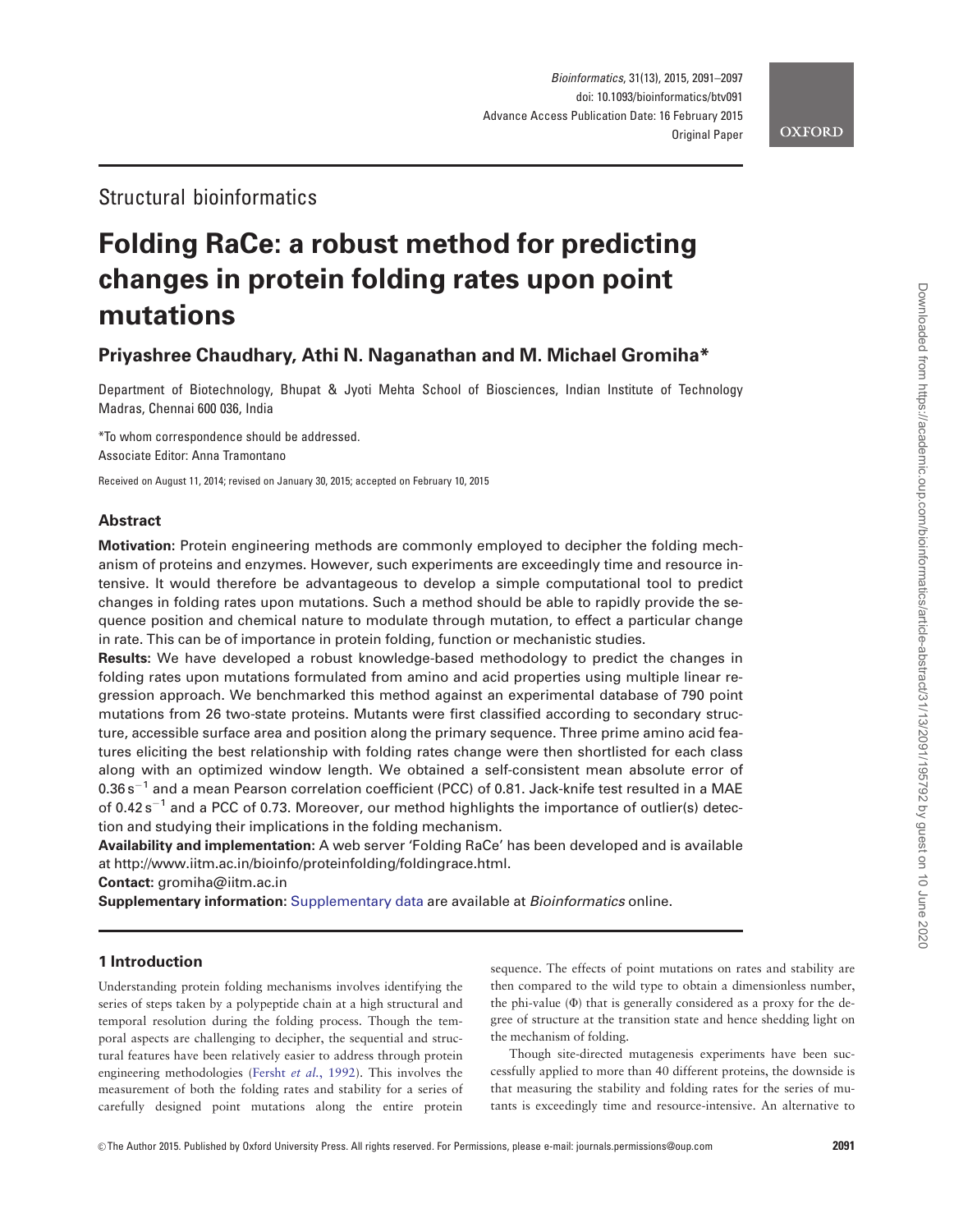<span id="page-1-0"></span>

Fig. 1. Steps involved during model development

this approach would involve the computational prediction of changes in rates and stability upon point mutations. In this regard, predicting the changes in thermodynamic stability upon point mutations are already well established through sequence-based features ([Huang](#page-6-0) et al., 2007), structure-based parameters [\(Dehouck](#page-5-0) et al., [2011;](#page-5-0) [Parthiban](#page-6-0) et al., 2006), force-field based approaches ([Schymkowitz](#page-6-0) et al., 2005; Yin et al.[, 2007\)](#page-6-0) and statistical-mechanical methods [\(Naganathan, 2013](#page-6-0)).

Remarkably, despite the structural complexity of proteins, the absolute folding rates are nowadays easy to predict either from topological/structural considerations ([Gromiha, 2009;](#page-5-0) [Gromiha and](#page-5-0) [Selvaraj, 2001;](#page-5-0) [Makarov](#page-6-0) et al., 2002; [Micheletti, 2003](#page-6-0); [Plaxco](#page-6-0) et al.[, 1998](#page-6-0); [Zhou and Zhou, 2002\)](#page-6-0), protein length ([De Sancho](#page-5-0) et al.[, 2009;](#page-5-0) Naganathan and Muñoz, 2004; [Thirumalai, 1995](#page-6-0)), protein length combined with the secondary structure content ([Ivankov and Finkelstein, 2004\)](#page-6-0), statistical mechanical approaches ([Henry and Eaton, 2004](#page-5-0); Muñoz and Eaton, 1999) and simply even from the primary sequence information combining statistical and machine-learning approaches ([Capriotti and Casadio, 2007;](#page-5-0) [Cheng](#page-5-0) et al.[, 2013;](#page-5-0) [Gromiha](#page-5-0) et al., 2006; [Huang and Gromiha, 2008;](#page-6-0) [Huang and Gromiha, 2010](#page-6-0); Lin et al.[, 2010;](#page-6-0) [Ouyang and Liang,](#page-6-0) [2008;](#page-6-0) [Punta and Rost, 2005](#page-6-0)).

However, the development of models for predicting the effects of point mutations on changes in folding rates is still at an infant stage. This is important as the availability of a computational tool could significantly reduce the time taken in experimental approaches. More relevantly, it could serve as a first exploratory step to design mutations of interest that could then be experimentally tested. Moreover, it might aid in synthetic designing of protein mutants with known effect on folding rate, for even therapeutic purposes. Till date, Prediction of protein FOlding RAte change upon point mutation (FORA) is the only available web server for real value prediction of folding rates upon point mutations based on a quadratic regression model ([Huang](#page-6-0) [and Gromiha, 2012\)](#page-6-0). The major pitfalls in this approach include the small training dataset of 467 mutants, moderate performance, encompassing both two-state and multistate proteins, less diversity in nature of mutants as well as amino acid feature dataset.

In this work, we have developed a rigorous, knowledge-based model for the prediction of folding rates employing a large database of 790 single-site point mutants specifically from 26 two-state proteins. A triple-order classification scheme together with a multiple linear regression model incorporating three descriptors was able to predict the changes in folding rates with a mean Pearson correlation coefficient (PCC) of 0.73, mean absolute error (MAE) of  $0.42 \text{ s}^{-1}$ and prediction accuracy of 81.20% after jack-knife validation. The structural implications of the outlying mutants have been exclusively discussed. Web server named 'Folding RaCe' has been developed for prediction purpose.

# 2 Materials and Methods

#### 2.1 Dataset

We have constructed a set of 790 mutants from two-state proteins using the data available in Single-Point Mutants Protein Folding Database (Naganathan and Muñoz, 2010) [\(Supplementary Table](http://bioinformatics.oxfordjournals.org/lookup/suppl/doi:10.1093/bioinformatics/btv091/-/DC1) [S1a\)](http://bioinformatics.oxfordjournals.org/lookup/suppl/doi:10.1093/bioinformatics/btv091/-/DC1). They encompass 26 proteins from all structural classes and sequence lengths varying from 37 to 107 amino acid residues. The distribution of mutants based on experimental  $\Delta$ ln  $k_f$  is shown in [Supplementary Figure S1a.](http://bioinformatics.oxfordjournals.org/lookup/suppl/doi:10.1093/bioinformatics/btv091/-/DC1) The  $\Delta$ ln  $k_f$  values are in the range of  $-5.23$  s<sup>-1</sup> to 2.60 s<sup>-1</sup>. Among the 790 mutants, 180 are accelerating with an average  $\Delta$ ln  $k_f$  of 0.40 s<sup>-1</sup> and the rest are decelerating with an average  $\Delta$ ln  $k_f$  of  $-0.90$  s<sup>-1</sup>.

Further, we have used a non-redundant test set of 59 mutants from FORA [\(Huang and Gromiha, 2012\)](#page-6-0) [\(Supplementary Table](http://bioinformatics.oxfordjournals.org/lookup/suppl/doi:10.1093/bioinformatics/btv091/-/DC1) [S1b\)](http://bioinformatics.oxfordjournals.org/lookup/suppl/doi:10.1093/bioinformatics/btv091/-/DC1). The  $\Delta$ ln  $k_f$  values in the test set varies from  $-3.73$  to  $1.13 \text{ s}^{-1}$ and the average values of 9 accelerating and 50 decelerating mutants are 0.42 and  $-0.92 s^{-1}$ , respectively ([Supplementary Fig. S1b\)](http://bioinformatics.oxfordjournals.org/lookup/suppl/doi:10.1093/bioinformatics/btv091/-/DC1).

## 2.2 Amino acid properties

We have utilized a comprehensive collection of 593 diverse amino acid features that includes physicochemical, conformational, thermodynamic and evolutionary properties in this study. It contains 544 descriptors from Amino Acid Index Database ([Kawashima and Kanehisa, 2000\)](#page-6-0) and 49 properties from the literature ([Gromiha, 2005](#page-5-0)). These properties were normalized between 0 and 1 to employ a common scale. Further, we have eliminated the redundant and nonrelevant descriptors, and reduced them to 103 using the following procedure (Step 1 in Fig. 1): (i) removed 14 properties in which the values are missing for any of the amino acid residues, (ii) removed 101 properties in which more than two amino acid residues have the same value, which have no effect on mutation, (iii) for avoiding redundancy, we have eliminated 236 properties in such a way that no two properties have the absolute correlation coefficient of more than 0.85 and (iv) utilized an ensemble of attribute selection methods (six attribute evaluators along with four search methods) available in Waikato Environment for Knowledge Analysis (WEKA) ([Hall](#page-5-0) et al.[, 2009\)](#page-5-0) for reducing the features ([Supplementary Table S2](http://bioinformatics.oxfordjournals.org/lookup/suppl/doi:10.1093/bioinformatics/btv091/-/DC1)). For each method, we detected the important features using all the 790 mutants as well as the ones selected in more than 50% of the cross-validated datasets. The selection criteria for each method have been explained in [Witten and Frank \(2005\)](#page-6-0). Then, we chose the features, which are identified to be important in at least two of the methods. This procedure along with the inclusion of relevant properties for protein folding such as unfolding entropy change of hydration, surrounding hydrophobicity etc. by manual inspection reduced the number of features to 103 [\(Supplementary](http://bioinformatics.oxfordjournals.org/lookup/suppl/doi:10.1093/bioinformatics/btv091/-/DC1) [Table S3\)](http://bioinformatics.oxfordjournals.org/lookup/suppl/doi:10.1093/bioinformatics/btv091/-/DC1).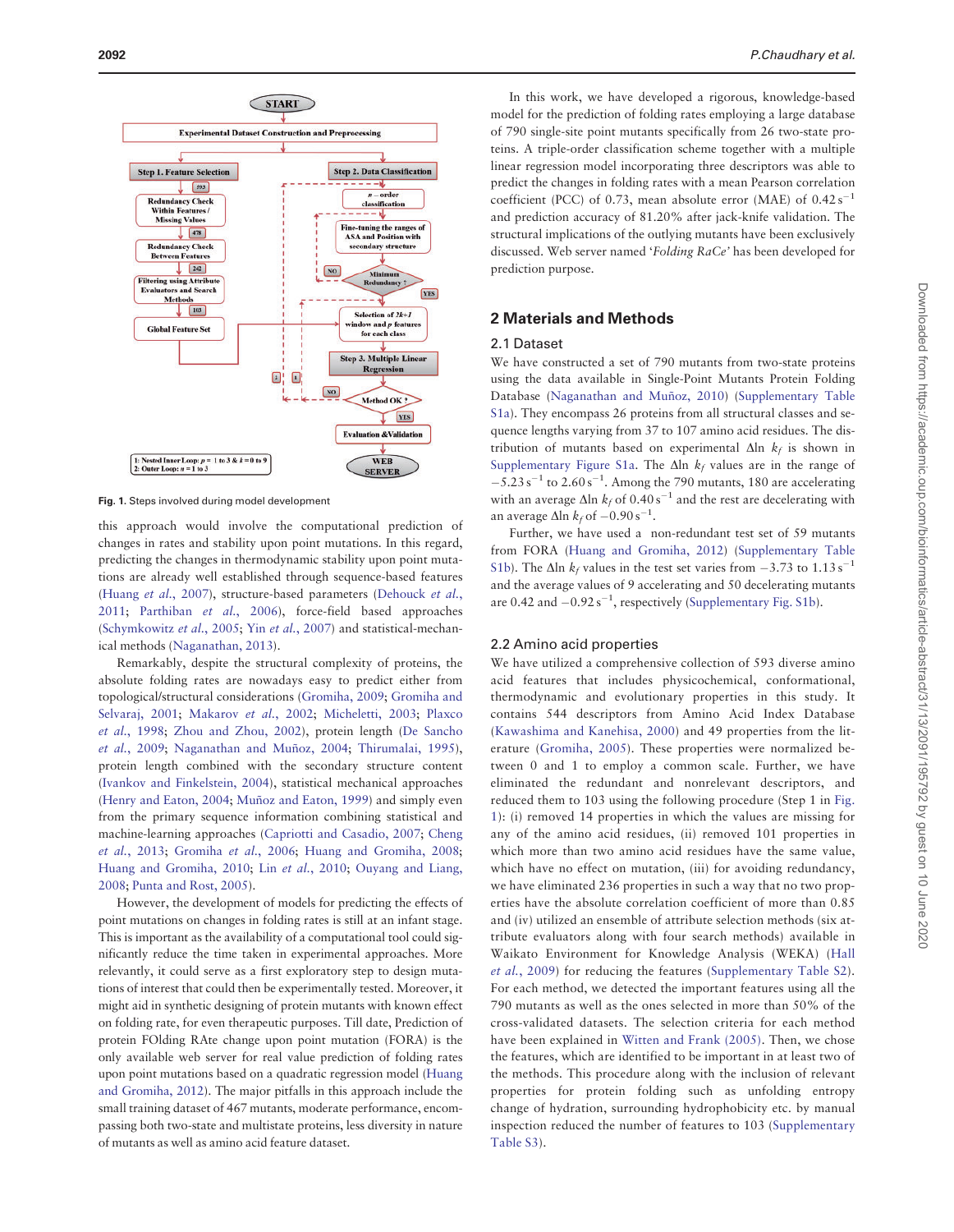<span id="page-2-0"></span>

Fig. 2. Influence of increase in the order of classification on model performance along with error bars. SS, Secondary Structure (Strand, Helix, Others); ASA, accessible surface area (Buried, Partially Buried, Exposed); POS, sequence position (N-Terminal, Middle, C-Terminal)

## 2.3 Computational procedures

The change in folding rate upon point mutations  $\Delta \ln k_f$ , is calculated as:

$$
\Delta \ln \ k_f = \ln \ k_f^{\text{mutant}} - \ln \ k_f^{\text{wild}} \tag{1}
$$

where  $\ln k_f^{\text{mutant}}$  and  $\ln k_f^{\text{wild}}$  are natural logarithms of folding rates for mutant and wild-type amino acid residues, respectively. The change in folding rates has been related with the change in properties using correlation coefficient.

#### 2.4 Dataset classification

We observed that none of the shortlisted 103 features exhibited an absolute PCC greater than 0.36 with  $\Delta$ ln  $k_f$  for the entire set of 790 mutants taken together [\(Supplementary Fig. S2\)](http://bioinformatics.oxfordjournals.org/lookup/suppl/doi:10.1093/bioinformatics/btv091/-/DC1). Hence, we classified the mutants based on secondary structure (helix, strand, coil), normalized Accessible Surface Area (ASA) (buried, ASA<12%, partially buried,  $12 <$  ASA  $\leq$  36% and exposed, ASA  $>$  36%) and sequence position (N-terminal,  $\leq$ 33%, Middle, 33–67% and Cterminal,  $>67\%$ ) of the wild-type residues so that each class contains uniform distribution of data and minimum redundancy (Step 2 in [Fig. 1](#page-1-0)). ASA and secondary structure of mutants were assigned using Dictionary of Protein Secondary Structure (DSSP) ([Kabsch](#page-6-0) [and Sander, 1983](#page-6-0)).

# 2.5 Multiple linear regression and selection of prime three features

For each class prime three features were selected (Step 3 in [Fig. 1](#page-1-0)), which elicit the best relationship with the folding rate change using multiple linear regression technique [\(Grewal, 1987\)](#page-5-0). The model with the same features has been subjected to leave-one-out crossvalidation (Jack-Knife test) with  $n$  iterations, where  $n$  is the total number of data (trained with  $n-1$  data and tested the omitted one; see Section 2.6.2). The method was also tested with 10-fold crossvalidation. Further, the same model has been used for evaluating its performance on a blind test set. We noticed that some features have been selected in different models and hence we have used a total of 51 features in all the models.

The contribution of neighboring residues  $(\Delta P_{\text{seq}})$  has been included in the method using the equation:

$$
\Delta P_{\text{seq}} = P_{\text{mut}}(i) - \left[ \left( \sum_{j=i-k}^{j=i+k} P_j(i)/(2k+1) \right) \right] \tag{2}
$$

where *k* varies from 0 to 9 residues on both directions.

# 2.6 Model evaluation and validation

# 2.6.1 Model performance

Two measures viz. PCC and MAE (mean of absolute difference between experimental and predicted values of the logarithmic change in folding rates) were employed to evaluate the performance of the present method for each class. We have also examined the significance of prediction using  $R^2$  statistic, the F statistic, P value and mean squared error. In addition, the method was tested with mean absolute percentage error (MAPE) and symmetric mean absolute percentage error (sMAPE), which are defined as follows:

$$
\text{MAPE} = \sum \frac{|\text{Predicted } \Delta \ln \ k_f - \text{Experimental } \Delta \ln \ k_f|}{|\text{Experimental } \Delta \ln \ k_f|} \times 100
$$
\n(3)

$$
sMAPE = \frac{\sum |\text{Predicted } \Delta \ln \ k_f - \text{Experimental } \Delta \ln \ k_f|}{\sum |\text{Predicted } \Delta \ln \ k_f + \text{Experimental } \Delta \ln \ k_f|} \times 100
$$
\n(4)

# 2.6.2 Model validation

- i. Jack-Knife/Leave-One-Out cross validation: Each mutant from the dataset is left out and the prediction is performed by training  $n-1$  dataset for the omitted mutant. Likewise, the procedure is iterated for the entire dataset to obtain the mean measure.
- ii. *n-fold cross validation*: " $n$ " percentage of entire data is eliminated from the training set and is used as a validation set for testing the model, constituted by the rest of the database. 5-, 10-, 20-, -30 and 40-fold cross validation tests were performed with  $10<sup>7</sup>$  iterations each for model validation.
- iii. Blind Test: An independent test dataset of change in folding rates of 59 protein mutants from the FORA dataset.

# 3 Results and Discussion

#### 3.1 Model training

The first-order classification of mutants based on secondary structure, ASA and sequential position using three features showed a mean PCC of 0.42 (Fig. 2). On the other hand, the mean PCC rose to 0.55 and 0.81, respectively, in second and third-order classification (simultaneously considering secondary structure, ASA and sequence position together for the relationship with  $\Delta \ln k_f$ ). Similarly, there was a marked decrease in mean absolute error from 0.73 to  $0.36 s^{-1}$  from first to third-order classification. Hence, the predictive power of the method drastically enhanced upon incorporating thirdorder classification.

We have developed specific models pertaining to each of the 27 classes using simple and multiple linear regression approach (maximum of up to three descriptors). The enhancement in PCC values with increase in the number of descriptors is not significant in single ([Supplementary Table S4](http://bioinformatics.oxfordjournals.org/lookup/suppl/doi:10.1093/bioinformatics/btv091/-/DC1); [Supplementary Fig. S3a\)](http://bioinformatics.oxfordjournals.org/lookup/suppl/doi:10.1093/bioinformatics/btv091/-/DC1) and doubleorder classification [\(Supplementary Table S5](http://bioinformatics.oxfordjournals.org/lookup/suppl/doi:10.1093/bioinformatics/btv091/-/DC1); [Supplementary Fig.](http://bioinformatics.oxfordjournals.org/lookup/suppl/doi:10.1093/bioinformatics/btv091/-/DC1) [S3b\)](http://bioinformatics.oxfordjournals.org/lookup/suppl/doi:10.1093/bioinformatics/btv091/-/DC1). However, in the triple-order classification ([Supplementary](http://bioinformatics.oxfordjournals.org/lookup/suppl/doi:10.1093/bioinformatics/btv091/-/DC1) [Table S6](http://bioinformatics.oxfordjournals.org/lookup/suppl/doi:10.1093/bioinformatics/btv091/-/DC1); [Supplementary Fig. S3c\)](http://bioinformatics.oxfordjournals.org/lookup/suppl/doi:10.1093/bioinformatics/btv091/-/DC1) scheme adopted in the current study, we observed that there was a drastic improvement in PCC upon increase in the number of associated features during multiple linear regression analyses.

#### 3.1.1 Class-wise self-consistency performance of model

We observed that the PCC lies in the range of 0.61–0.98 (mean: 0.81) [\(Supplementary Fig. S4a](http://bioinformatics.oxfordjournals.org/lookup/suppl/doi:10.1093/bioinformatics/btv091/-/DC1)) in the considered 27 classes of third-order model. The MAE ranges from  $0.10$  to  $0.58 \text{ s}^{-1}$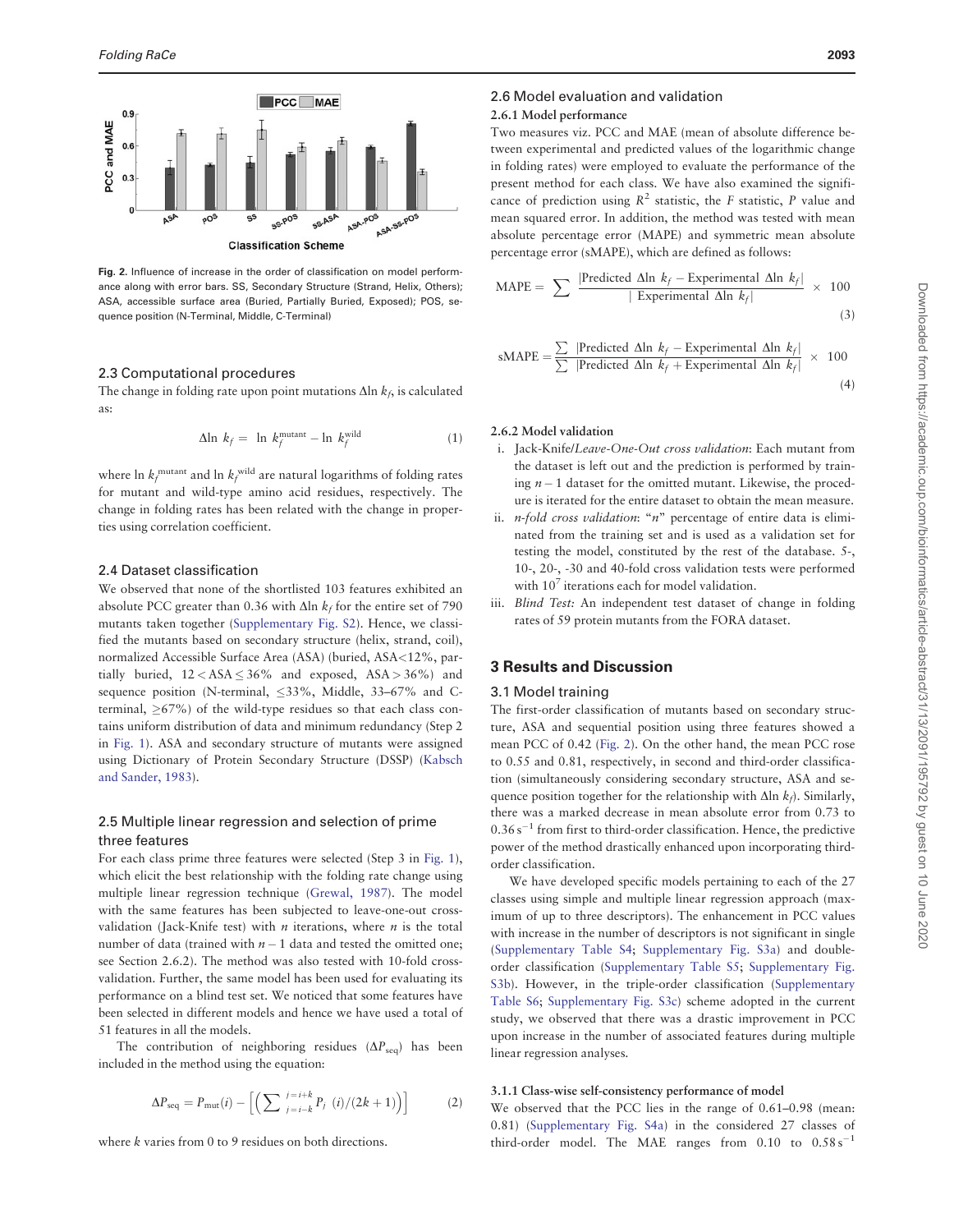

Fig. 3. Class-wise regression plots between the experimental and predicted folding rates change after Jack-Knife cross validation. Dotted line is reference and solid line is regression line. Refer to [Supplementary Table S6](http://bioinformatics.oxfordjournals.org/lookup/suppl/doi:10.1093/bioinformatics/btv091/-/DC1) for details of each class index



Fig. 4. Unified regression plots for the global dataset of 790 mutants using (a) self-consistency and (b) Jack-Knife test. The dotted- and solid-lines correspond to the expected 1:1 correlation and the regression lines with 95% confidence interval, respectively. The lines parallel to the regression line are drawn with a deviation of  $1.39 s^{-1}$ . Filled squares outside these lines correspond to the outliers

(Mean:  $0.36 s^{-1}$ ). The MAE for accelerating and decelerating mutants are 0.43 and 0.38 s<sup>-1</sup>, respectively, which have the average  $\Delta$ ln  $k_f$  of 0.40 and  $-0.90 s^{-1}$ . It is important to note that value of PCC is largely dependent on the number and variance of the data in a given dataset. Hence, the class with minimum MAE  $(0.10 \text{ s}^{-1})$  was identified as the best performing class (i.e. class index 8 in [Supplementary](http://bioinformatics.oxfordjournals.org/lookup/suppl/doi:10.1093/bioinformatics/btv091/-/DC1) [Fig. S4b](http://bioinformatics.oxfordjournals.org/lookup/suppl/doi:10.1093/bioinformatics/btv091/-/DC1) and [Supplementary Table S7](http://bioinformatics.oxfordjournals.org/lookup/suppl/doi:10.1093/bioinformatics/btv091/-/DC1) in which the mutants belong to 'Strand', 'Exposed' and 'Middle' of the protein sequence). Accuracy ([Gromiha and Huang, 2011\)](#page-5-0) of our model (i.e. the model's performance in discriminating between the accelerating and decelerating mutants), ranges from 60 to 100% (Mean: 83.80%). Hence, our model depicts a dual performance of prediction as well as discrimination by adopting a single protocol. For improving the precision of performance, we fine-tuned the prediction using an optimized sequence window length for each class. We noticed that the inclusion of window-lengths improved the mean PCC from 0.75 to 0.81. This indicates the variable influence of neighboring residues in determining the folding rate change of different classes of mutants and accentuates the variable role of short and long range interactions.

We have assessed the statistical significance of the present model and the P value ranges between  $10^{-3}$  and  $10^{-11}$ . Other parameters testifying the significance of prediction are presented in [Supplementary Table S8](http://bioinformatics.oxfordjournals.org/lookup/suppl/doi:10.1093/bioinformatics/btv091/-/DC1).

#### 3.1.2 Global self-consistency and discriminatory performance

A unified model was developed by combining the prediction results of all the classes for the entire global dataset of 790 mutations. We obtained the PCC of 0.81, which is the same as the mean PCC for class-wise prediction. Further, we have analyzed the performance using iterative elimination of different sets of data with  $10<sup>7</sup>$  iterations and obtained the same average PCC of 0.81 ([Supplementary](http://bioinformatics.oxfordjournals.org/lookup/suppl/doi:10.1093/bioinformatics/btv091/-/DC1) [Fig. S5](http://bioinformatics.oxfordjournals.org/lookup/suppl/doi:10.1093/bioinformatics/btv091/-/DC1)). MAE marginally changed to  $0.39 s^{-1}$  for the equivalent model developed for global dataset as compared to the class wise prediction. This attests to the robustness and flexibility of the cumulative effect of class wise generated models on the entire dataset. The model is also able to discriminate well between accelerating and decelerating mutants with 83% accuracy.

#### 3.2 Model validation

#### 3.2.1 Jack-Knife cross validation

We have evaluated the performance of our method using Jack-Knife test for all the 27 classes. We observed that the PCC is in the range of 0.50–0.97 (mean: 0.73) (Fig. 3), MAE ranges from 0.14 to  $0.68 s^{-1}$  (mean:  $0.42 s^{-1}$ ) and accuracy ranges from 60 to 97% (mean: 81.20%) for all 27 classes, which varies slightly from selfconsistent mean PCC of 0.81, mean MAE of  $0.36 \text{ s}^{-1}$  and mean accuracy of 83.80%. The MAE for accelerating and decelerating mutants are 0.51 and 0.44 s<sup>-1</sup>, respectively, which have the average  $\Delta$ ln  $k_f$  of 0.40 and  $-0.90 s^{-1}$ . The minuscule deviation in the performance before and after Jack-Knife test confirms the robustness of the model as seen in Figure 4a and b, respectively.

#### 3.2.2 n-fold cross validation

Models developed from the global dataset have been examined with 10, 20, 30 and 40-fold cross validation with  $10<sup>7</sup>$  iterations. We obtained a mean PCC of 0.71, which is similar to that obtained in the Jack-Knife test.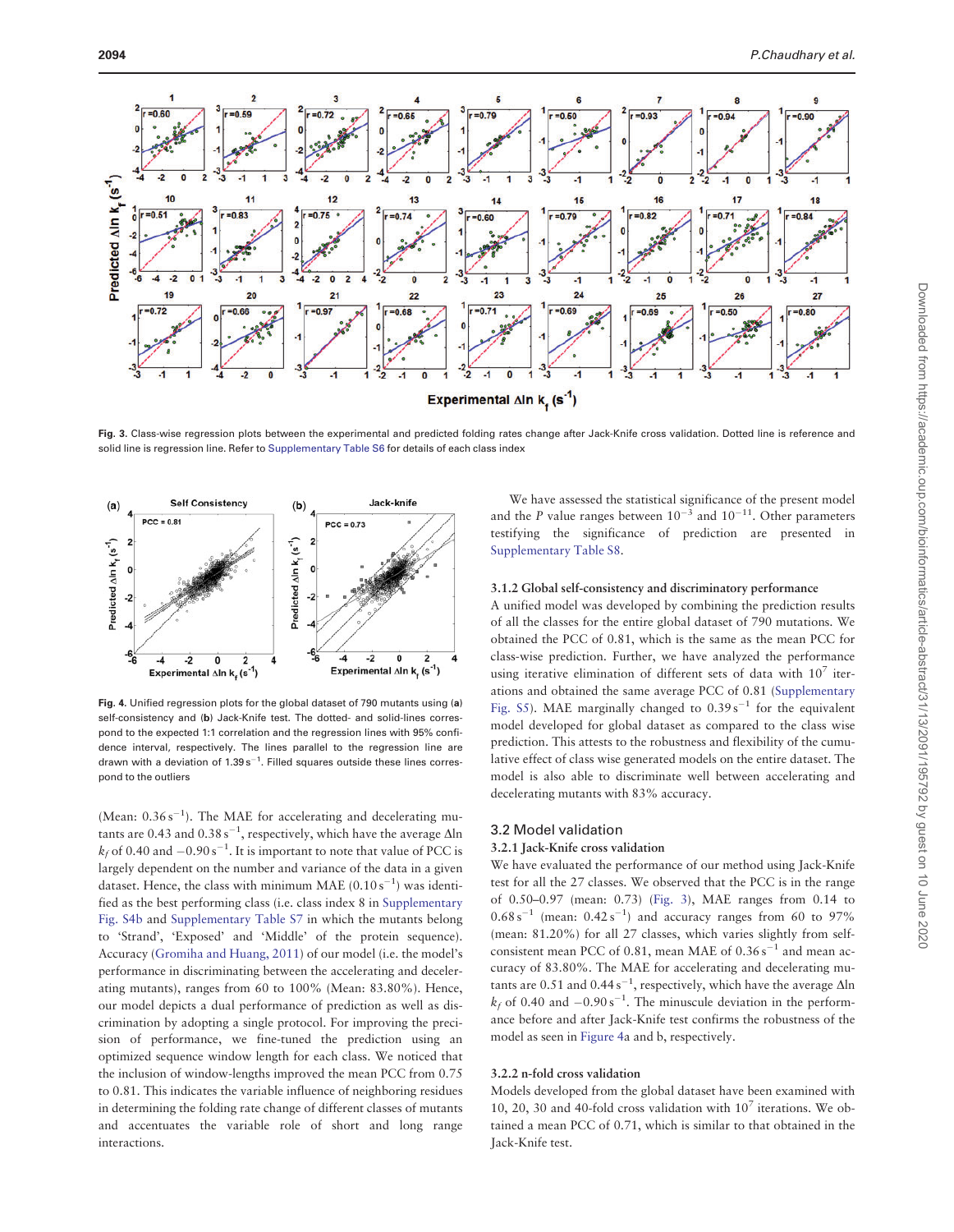#### 3.2.3 Blind set test

The robustness of this model is also evident from the fact that it predicts the changes in folding rates from the FORA dataset ([Huang](#page-6-0) [and Gromiha, 2012](#page-6-0)) comprising of 59 mutants, with a MAE of  $0.78 s<sup>-1</sup>$ . We noticed that three of them are outliers and their removal reduced the MAE to  $0.62 s^{-1}$ . The higher MAE compared with cross-validation dataset may be attributed with the nature of the proteins in the FORA dataset including  $\alpha$ -lactalbumin that has four disulphide bonds in its native structure and tenascin, which is a fibrous protein with a curved Chevron plot. Removal of mutants in these proteins showed a MAE of  $0.46 s^{-1}$ . The comparison with FORA showed a better performance of our method with respect of PCC and MAE despite of the fact that these mutants were a part of training set of FORA ([Supplementary Table S9a\)](http://bioinformatics.oxfordjournals.org/lookup/suppl/doi:10.1093/bioinformatics/btv091/-/DC1).

#### 3.2.4 Comparison of the method with FORA

FORA showed a mean PCC of 0.53, MAE of 0.50 s<sup>-1</sup> and accuracy of 81.54% after cross-validation in a set of 467 mutants ([Supplementary Table S9b\)](http://bioinformatics.oxfordjournals.org/lookup/suppl/doi:10.1093/bioinformatics/btv091/-/DC1). However, it did not perform equally well in a blind assessment carried out on a non-redundant dataset of 568 mutants (PCC: 0.20, MAE: 0.75 s<sup>-1</sup> and accuracy: 75.22%) ([Supplementary Table S9c](http://bioinformatics.oxfordjournals.org/lookup/suppl/doi:10.1093/bioinformatics/btv091/-/DC1)). It clearly shows that the performance of the present method is better than the only available other method, FORA.

#### 3.2.5 Prediction performance in different proteins

We have evaluated the performance of the present method in all the 26 proteins and the results are presented in [Supplementary](http://bioinformatics.oxfordjournals.org/lookup/suppl/doi:10.1093/bioinformatics/btv091/-/DC1) [Table S10.](http://bioinformatics.oxfordjournals.org/lookup/suppl/doi:10.1093/bioinformatics/btv091/-/DC1) We observed that the MAE is in the range of 0.27 to  $0.76 s<sup>-1</sup>$ . This result reveals that the present method is not depending on a specific protein instead it can be applied to all the two-state proteins.

#### 3.3 Feature set description

#### 3.3.1 Sequence-based amino acid feature set

We found that the changes in folding rates upon point mutations are primarily affected by the following order of amino acid features: hydro $phobicity \gg secondary$  structure propensity  $\approx$  physicochemical  $>$  $thermodynamic > conformational \gg evolutionary,$  emphasizing the dominant influence of hydrophobic effect during the folding process. The list of properties, which are identified as important in multiple regression equations are highlighted in italics in [Supplementary Table S3.](http://bioinformatics.oxfordjournals.org/lookup/suppl/doi:10.1093/bioinformatics/btv091/-/DC1) Further, the properties, which have the single correlation of more than 0.6 with experimental change in folding rates within a class, are highlighted in bold. These include unfolding hydration heat capacity change ([Oobatake and Ooi, 1993\)](#page-6-0), equilibrium constant with reference to the ionization property of COOH group [\(Zimmerman](#page-6-0) et al., 1968), residue volume [\(Bigelow, 1967\)](#page-5-0), SWEIG index [\(Cornette](#page-5-0) et al., 1987), normalized frequency of coil [\(Nagano, 1973\)](#page-6-0), unfolding entropy change of chain [\(Oobatake and Ooi, 1993](#page-6-0)) and long range nonbonded energy per atom [\(Oobatake and Ooi, 1977\)](#page-6-0), which belong to physical, chemical, energetic and conformational categories, and highlights the necessity of combining properties for predicting the changes in folding rates.

#### 3.3.2 Structure-based amino acid feature set

The structures of all the 790 point mutants were modeled employing homology modeling with the aid of MODELLER v9.7 ([S](#page-6-0)[ali and](#page-6-0) [Blundell, 1993\)](#page-6-0), fold recognition with Phyre2 ([Kelley and Sternberg,](#page-6-0) [2009\)](#page-6-0) and ab initio with I-Tasser [\(Zhang, 2008\)](#page-6-0) protocols. However, the mutant structure were minimally different from the

wild type (all atom  $RMSD < 1$  Å). All relevant structural descriptors such as contact order, long range order, number of hydrogen bonds, total contact index, multiple contact index and surrounding hydrophobicity for different spatial and sequence separations, exhibited only minor variations between wild type and mutant structures. None of the combinations of structural features exhibited PCC greater than 0.63 in any classification.

## 3.4 Interpretation of outliers

We find that the classes with a correlation coefficient below 0.75 were profoundly affected by some outlying data points. We opted for Tukey's box plot approach ([McGill](#page-6-0) et al., 1978) to identify outliers as it is less sensitive to extremities of the data. In order to decipher the biological relevance of such mutants, we performed rigorous analysis of outliers at two levels: (i) global dataset and (ii) protein wise.

#### 3.4.1 Outliers in the global dataset

Twelve of the 27 classes were found to be affected by the outliers in class wise analysis ([Supplementary Fig. S6](http://bioinformatics.oxfordjournals.org/lookup/suppl/doi:10.1093/bioinformatics/btv091/-/DC1)). In class index 7, we observe that PCC is highly affected by the outliers despite exhibiting only minimal changes in the mean absolute deviation. This is another reason for giving preeminence to MAE than PCC in analyzing the model's relative performance. Similar analysis, performed on global dataset led to the detection of 20 statistically significant outliers out of total 27. MAE between their experimental and predicted change in folding rates after Jack-Knife test was greater than 1.39 s<sup>-1</sup>. The PCC markedly improved to 0.83 from 0.73 and MAE dropped to 0.35 from  $0.42 s^{-1}$  after removal of all the outliers (and after Jack-Knife test) confirming the authenticity of detected outliers. The MAPE value is 194.23 and 166.05% as well as sMAPE value is 31.16 and 24.87%, respectively, with and without outliers. In the test set, the MAPE value is 205.89 and 201.65% as well as sMAPE value is 49.08 and 40.78%, respectively with and without outliers. The high MAPE is attributed with the low value of  $\Delta$ ln  $k_f$  in which a small deviation would cause a high MAPE [\(Equation 3](#page-2-0)). The outlying mutants belonged to three categories: (i) aromatic to aliphatic mutations (e.g. Phe to Val), i.e. truncation of the aromatic ring, creating a void and severely affecting local packing, (ii) mutations involving glycine (e.g. Gly to Arg): significantly affecting the backbone flexibility, (iii) large side chain truncations in aliphatic residues (e.g. Ile to Ser) ([Supplementary Table S11](http://bioinformatics.oxfordjournals.org/lookup/suppl/doi:10.1093/bioinformatics/btv091/-/DC1)).

#### 3.4.2 Protein-wise identification of outliers

For all of the 26 single domain proteins, the outlying mutations identified using an absolute deviation cut-off of  $1.39 s^{-1}$  were scrutinized at the tertiary structure level to gain a physical insight into the origins of this behavior [\(Supplementary Table S12;](http://bioinformatics.oxfordjournals.org/lookup/suppl/doi:10.1093/bioinformatics/btv091/-/DC1) [Supplementary Fig. S7](http://bioinformatics.oxfordjournals.org/lookup/suppl/doi:10.1093/bioinformatics/btv091/-/DC1)). We observed that the structural and energetic factors are dominant for accounting the folding rates of these mutants.

In colicin E9 immunity protein Im9, the mutant F15A is identified as a potential outlier [\(Fig. 5](#page-5-0)a). The exclusion of this mutant drastically increased the PCC from 0.78 to 0.87 and decreased MAE from 0.47 to 0.35  $s^{-1}$ .

One of the striking observations with such aromatic outliers was their role as a mediator in forming an aromatic core triad or dyad in their respective proteins. For example in Im9 protein, a phenylalanine triad is observed in the protein core comprising of three phenylalanine residues (F15, F40 and F83) from three different regions, N-terminal, middle and C-terminal, respectively [\(Fig. 5b](#page-5-0));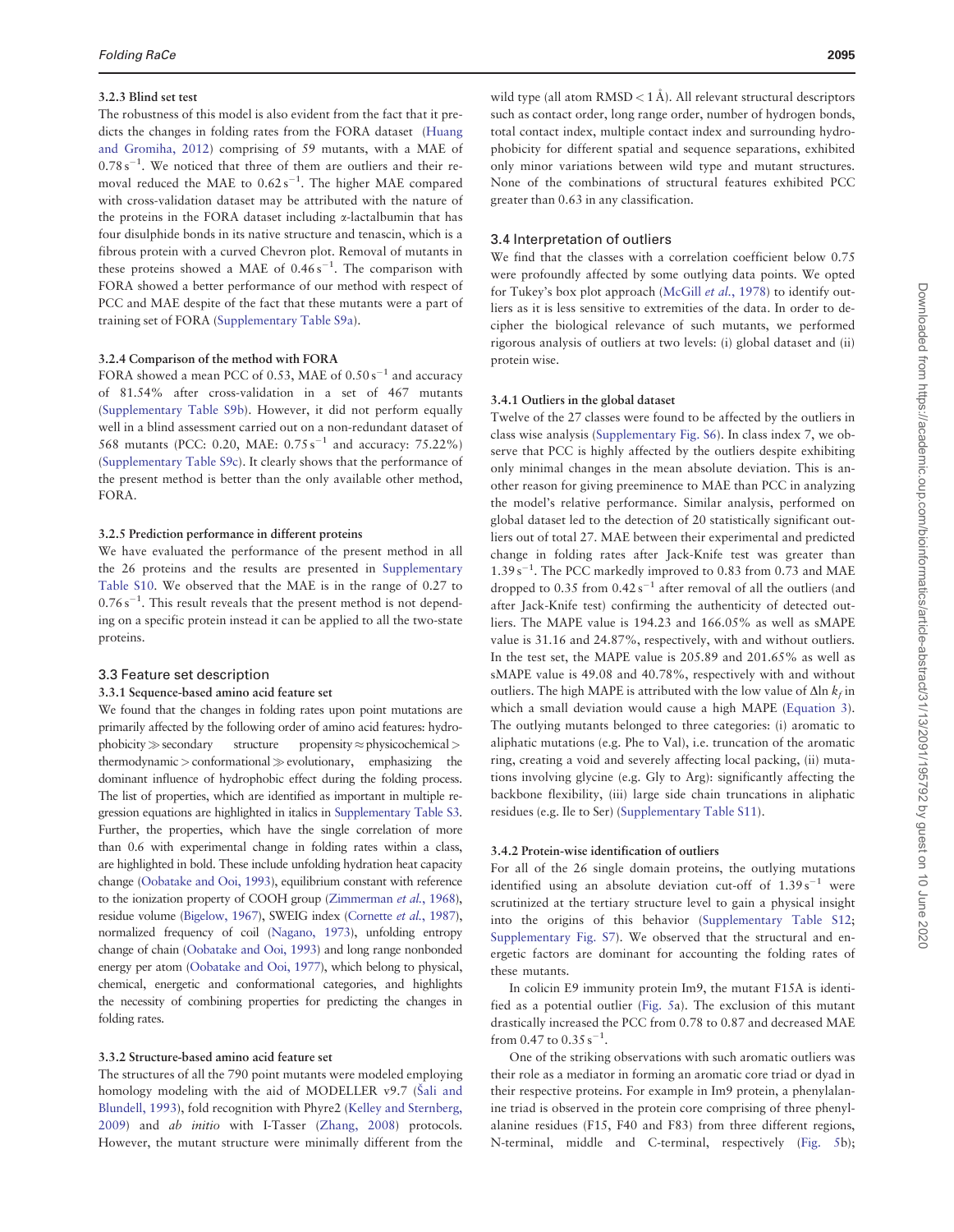<span id="page-5-0"></span>

Fig. 5. (a) Influence of F15A as an outlier in Im9 (b) Core aromatic triad comprising of N-terminal F15 acting as a bridge between the middle F40 and C-terminal F83 (PDB Id: 1IMQ)

the experimental mutation position F15 (outlier), seems to act as a bridge between the F40 and F83, thereby bringing the distant regions of the sequence close in space and hence packing the structure. Other aromatic outliers were also found to form such triads in acyl coenzyme A binding protein (PDB ID: 2ABD), fyn tyrosine kinase SH3 (PDB ID: 1SHF) and acylphosphatase (PDB ID: 1APS) and an aromatic dyad in protein L (PDB ID: 1HZ6) ([Supplementary](http://bioinformatics.oxfordjournals.org/lookup/suppl/doi:10.1093/bioinformatics/btv091/-/DC1) [Table S12\)](http://bioinformatics.oxfordjournals.org/lookup/suppl/doi:10.1093/bioinformatics/btv091/-/DC1). These observations suggest the prediction of rates upon mutations involving these regions is complicated by the presence of multiple structural and energetic factors that is challenging to be taken into account by the simple model developed in this work.

#### 3.5 Limitations of this model

Though we have presented a simple procedure to predict the changes in rates upon mutations, it still has some deficiencies due to the knowledge-based approach. First, the training dataset mainly comprises of only specific types of mutations and hence the prediction will be less accurate upon some uncommon mutations. Second, only 22% of the total dataset comprise of accelerating mutants due to which the model is intrinsically less sensitive to such effects. Finally, the detailed nature of the model led to an increase in the number of parameters, as both events are mutually exclusive. Hence, in order to increase the prediction accuracy despite of various constraints imposed by the experimental dataset, we had to compromise with the parameter count.

#### 3.6 Web server development

A web server named 'Folding RaCe' has been developed for the prediction of change in folding rates upon point mutations. The user is required to provide the PDB ID or protein structure file in PDB format, chain ID, the position and the mutation to be introduced (e.g. F15A). The output includes the change in folding rate upon the mutation along with the details of secondary structure, ASA and sequential position of the mutant. It is freely available at [http://](http://www.iitm.ac.in/bioinfo/proteinfolding/foldingrace.html) [www.iitm.ac.in/bioinfo/proteinfolding/foldingrace.html.](http://www.iitm.ac.in/bioinfo/proteinfolding/foldingrace.html)

# 3.7 Conclusion

We present a multiple linear regression approach to predict the changes in folding rates upon point mutations in two-state proteins. It involves a combination of rigorous classification of mutations incorporating both structural (secondary structure and ASA) and sequence-based aspects of proteins, and heuristic and knowledge based feature selection of amino acid descriptors. The model could predict with a correlation coefficient of 0.73, an absolute error of  $0.42 s^{-1}$  and an accuracy of 81.2% with the experimental changes in rates after cross validation and outperforms the only available method FORA. The symmetric mean absolute percentage error rates

(sMAPE) for the cross-validation and test datasets is 31.16 and 49.08%, respectively. We have developed a web server named 'Folding RaCe' that incorporates the features discussed. The structural implications of outliers have also been discussed. We expect this method and server to be of importance to experimentalists in identifying the position and nature of mutations that change the rates to the desired extent that can have both folding-mechanistic and functional implications.

# Acknowledgements

We thank Protein Bioinformatics Laboratory, Department of Biotechnology, Bioinformatics Infrastructure Facility, P.G. Senapathy Center for Computing Resources and Indian Institute of Technology, Madras for computational facilities. PC thanks Saket Gurukar for helping her during web server development. We would like to thank the anonymous reviewers for their constructive comments.

#### Funding

Department of Science and Technology (SR/SO/BB-0036/2011) for research grant to MMG and Ministry of human resource and development (MHRD) for HTRA scholarship to P.C.

Conflict of Interest: none declared.

#### **References**

- Bigelow,C.C. (1967) On the average hydrophobicity of proteins and the relation between it and protein structure. J. Theor. Biol., 16, 187–211.
- Capriotti,E. and Casadio,R. (2007) K-Fold: a tool for the prediction of the protein folding kinetic order and rate. Bioinformatics, 23, 385–386.
- Cheng,X. et al. (2013) Swfoldrate: Predicting protein folding rates from amino acid sequence with sliding window method. Proteins Struct. Funct. Bioinf., 81, 140–148.
- Cornette,J.L. et al. (1987) Hydrophobicity scales and computational techniques for detecting amphipathic structures in proteins. J. Mol. Biol., 195, 659–685.
- Dehouck,Y. et al. (2011) PoPMuSiC 2.1: a web server for the estimation of protein stability changes upon mutation and sequence optimality. BMC Bioinformatics, 12, 151.
- De Sancho,D. et al. (2009) Protein folding rates and stability: How much is there beyond size? J. Am. Chem. Soc., 131, 2074–2075.
- Fersht,A.R. et al. (1992) The folding of an enzyme: I. Theory of protein engineering analysis of stability and pathway of protein folding. J. Mol. Biol., 224, 771–782.
- Grewal,P.S. (1987) Numerical Methods of Statistical Analysis. Sterling Publishers, New Delhi.
- Gromiha,M.M. (2005) A statistical model for predicting protein folding rates from amino acid sequence with structural class information. J. Chem. Inf. Model., 45, 494–501.
- Gromiha,M.M. et al. (2006) FOLD-RATE: prediction of protein folding rates from amino acid sequence. Nucleic Acids Res., 34, W70–W74.
- Gromiha,M.M. (2009) Multiple contact network is a key determinant to protein folding rates. J. Chem. Inf. Model., 49, 1130-1135.
- Gromiha,M.M. and Huang,L.-T. (2011) Machine learning algorithms for predicting protein folding rates and stability of mutant proteins: comparison with statistical methods. Curr. Protein Pept. Sci., 12, 490–502.
- Gromiha,M.M. and Selvaraj,S. (2001) Comparison between long-range interactions and contact order in determining the folding rate of two-state proteins: application of long-range order to folding rate prediction. J. Mol. Biol., 310, 27–32.
- Hall,M. et al. (2009) The WEKA Data mining software: an update. SIGKDD Explor. Newsl., 11, 10–18.
- Henry,E.R. and Eaton,W.A. (2004) Combinatorial modeling of protein folding kinetics: free energy profiles and rates. Chem. Phys., 307, 163–185.